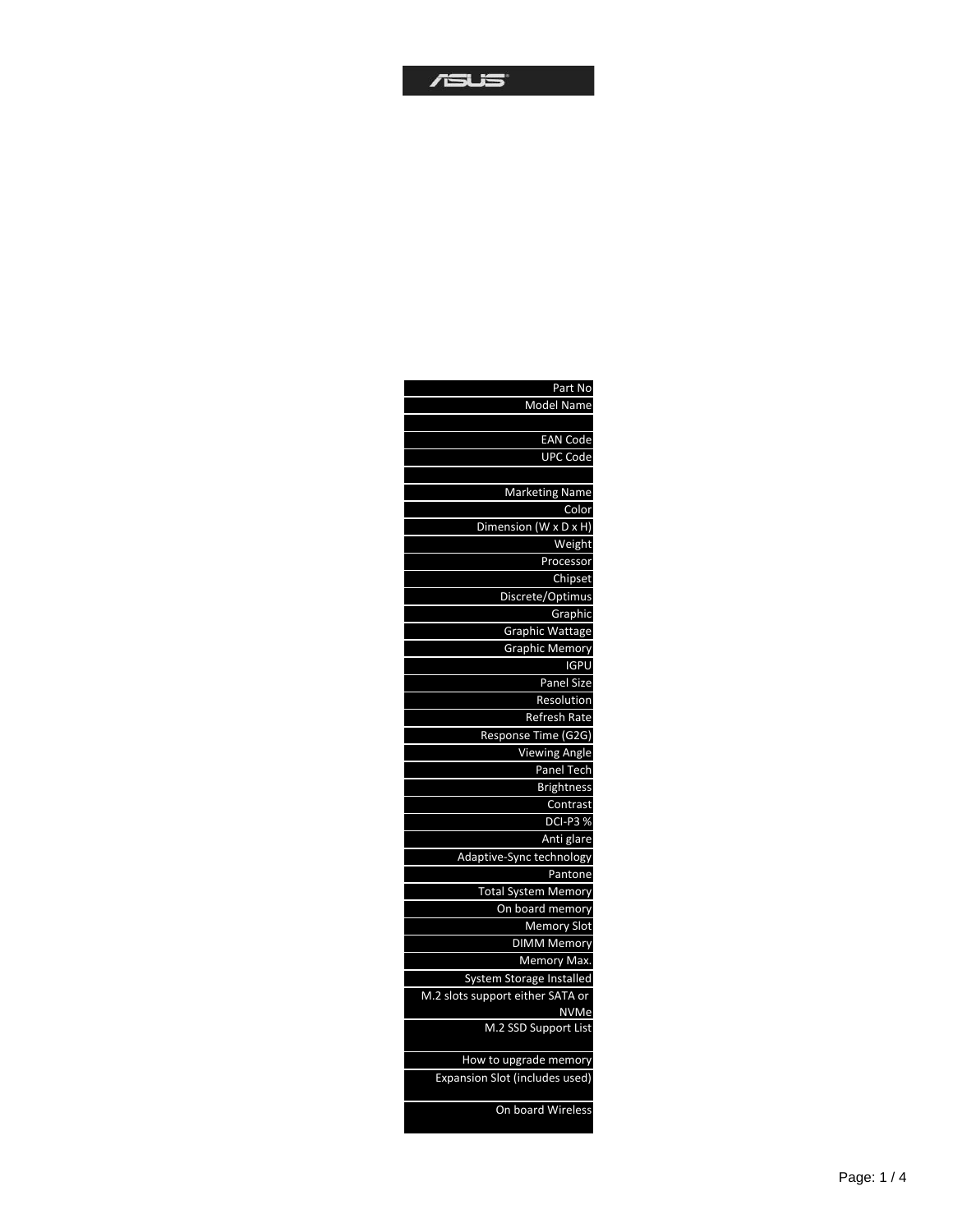| LAN                           |
|-------------------------------|
| Wi-Fi/Bluetooth               |
| I/O Ports                     |
| Display output                |
| Mic                           |
| Keyboard Type                 |
| <b>NumberPad</b>              |
| Aura Sync                     |
| Speakers                      |
| <b>Audio Tech</b>             |
| <b>FingerPrint</b>            |
| Security                      |
| <b>Battery</b>                |
| Power                         |
| <b>Bundled Peripherals</b>    |
| <b>Additional Accessories</b> |
| Reparability Index (for FR)   |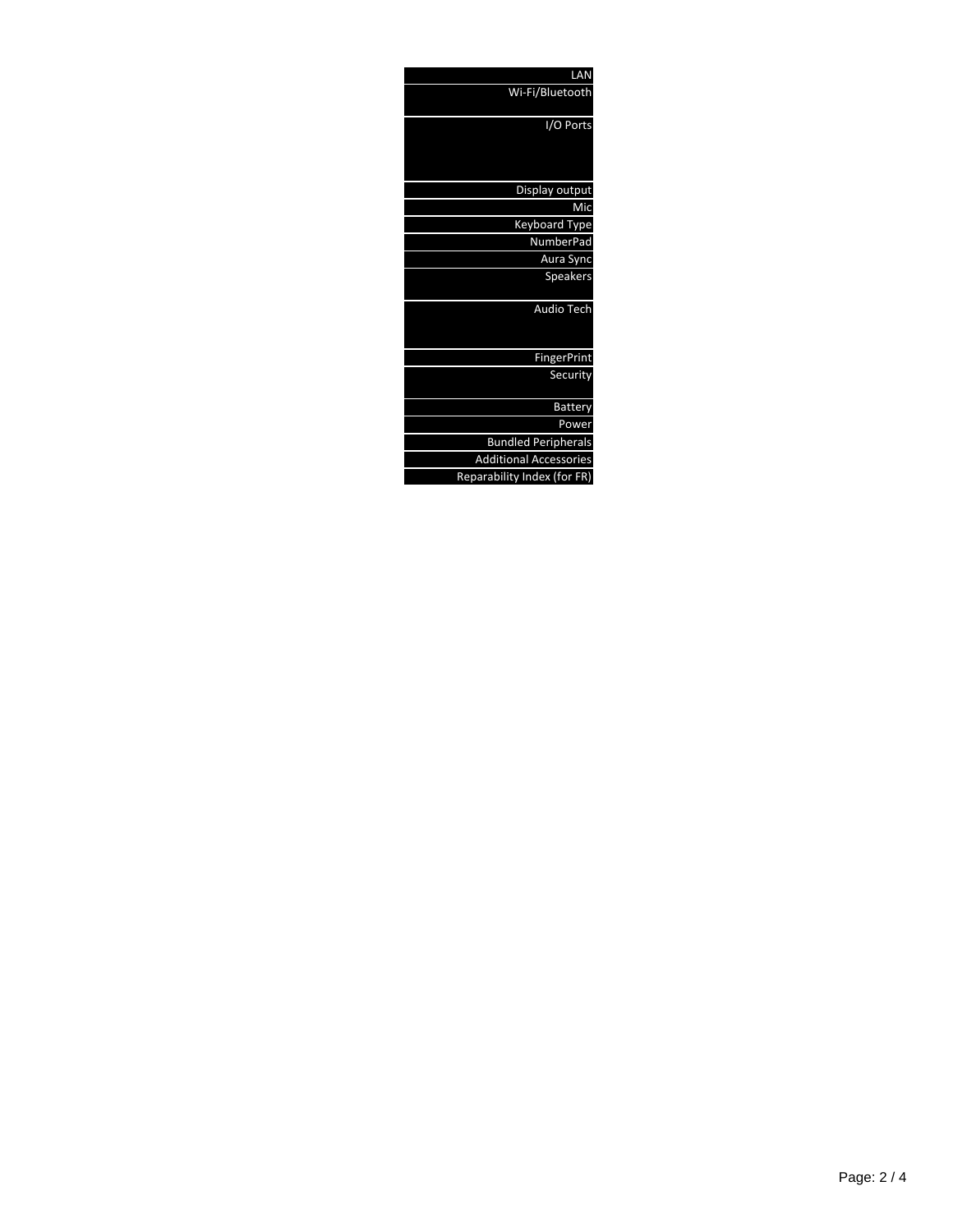

**90NR04X2-M000L0 GA503QM-HQ180**

**4711081554325 195553554329**

**ROG Zephyrus G15 Eclipse Gray 35.5 x 24.3 x 1.99 ~ 1.99 cm 1.90 Kg AMD Ryzen™ 9 5900HS Mobile Processor (8-core/16-thread, 20MB cache, up to 4.6 GHz max boost) N/A Optimus NVIDIA® GeForce RTX™ 3060 Laptop GPU With ROG Boost up to 1525MHz at 80W (95W with Dynamic Boost) 6GB GDDR6 AMD Radeon™ Graphics 15.6-inch WQHD (2560 x 1440) 16:9 165Hz 3ms 85/85/85/85 IPS-level 300nits 1000:1 100% anti-glare display FreeSync Pantone Validated 16GB DDR4 on board + 16GB DDR4-3200 SO-DIMM 16GB DDR4 on board 1x SO-DIMM slot 16GB DDR4-3200 SO-DIMM 48GB 512GB M.2 NVMe™ PCIe® 3.0 SSD 2 512GB M.2 NVMe PCIe 3.0 SSD 1TB M.2 NVMe PCIe 3.0 SSD Upgradable 1x DDR4 SO-DIMM slot 2x PCIe Wi-Fi 6(802.11ax)+Bluetooth 5.1 (Dual band) 2\*2 (\*BT version may change with OS upgrades.)**